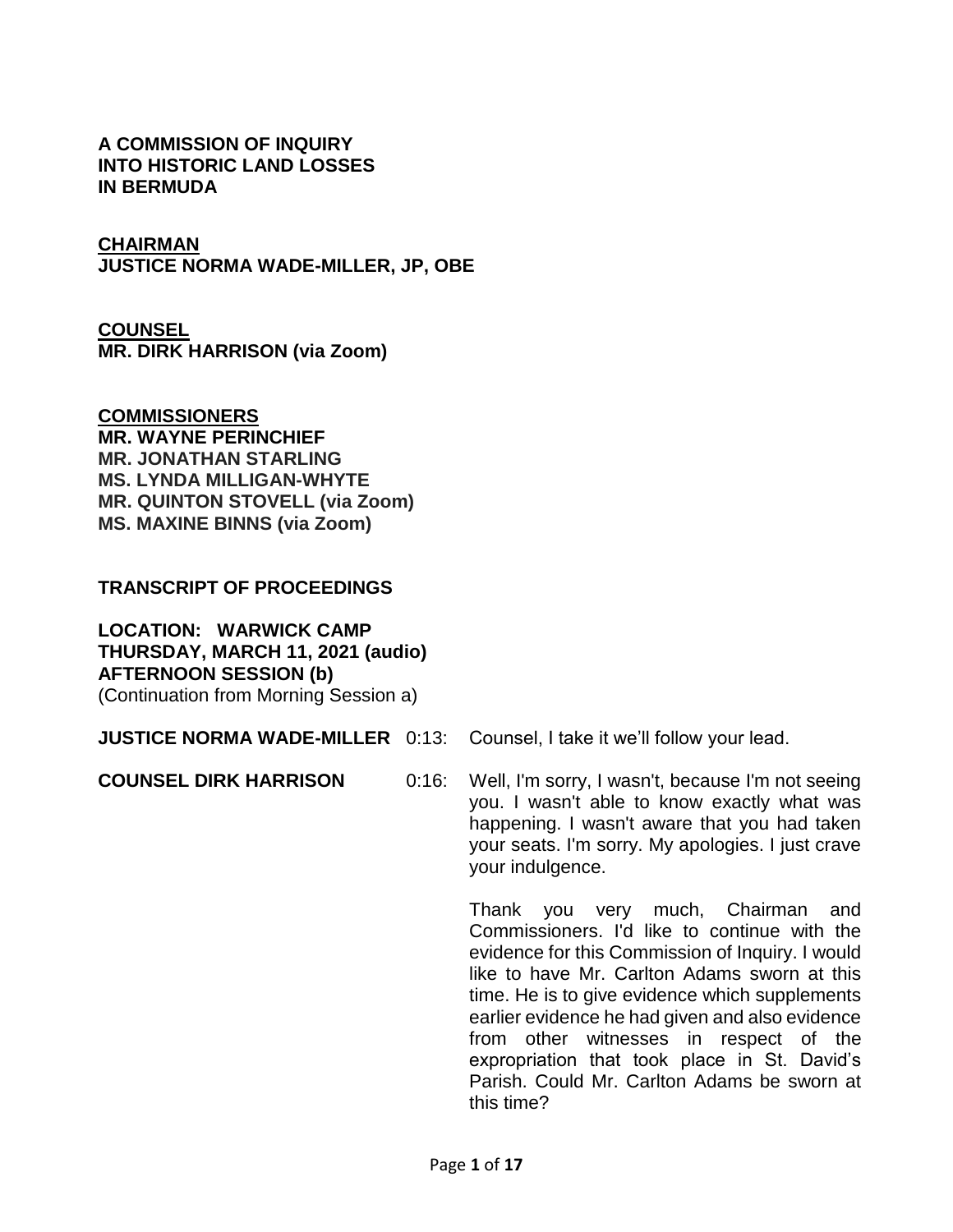- **MR. CARLTON ADAMS** 1:48: I swear by Almighty God that the evidence I shall give shall be the truth, the whole truth and nothing but the truth.
- **COUNSEL DIRK HARRISON** 2:03: Thank you very much. Could I just ask, Chairman, could you, just for the record indicate the Commissioners who are present so the record could so reflect?

- **JUSTICE NORMA WADE-MILLER** 2:18: Certainly, we have Deputy Chair, Mr. Wayne Perinchief, and we have Mrs. Milligan-Whyte and Mr. Jonathan Starling. Mr. Stovell is on Zoom and Ms. Binns is on Zoom.
- **COUNSEL DIRK HARRISON** 2:47: Thank you very much. Now Mr. Adams, you're a consultant who has been taken on as an investigator to the Commission of Inquiry into Historic Land Losses.
- **MR. CARLTON ADAMS** 3:13: That is correct.
- **COUNSEL DIRK HARRISON** 3:17: And, in that regard, you gave a statement today to the 7th of March, 2021 in this matter?
- **MR. CARLTON ADAMS** 3:30: That is correct.
- **COUNSEL DIRK HARRISON** 3:34: On the 29th of January of this year, 2021, you attended the Department of Public Lands and Buildings Estates Section in Parliament Street, Hamilton?
- **MR. CARLTON ADAMS** 3:48: That's correct.
- **COUNSEL DIRK HARRISON** 3:51: There you collected two large size charts entitled Arbitration Award Section 10, sir?
- **MR. CARLTON ADAMS** 4:00: That's correct, sir.
- **COUNSEL DIRK HARRISON** 4:03: And those charts that you collected and took possession of, they relate to compensation awarded to individuals whose lands had been expropriated to make way for construction of the US Bases in St. David's's Island and Southampton Parish?
- **MR. CARLTON ADAMS** 4:22: That is correct.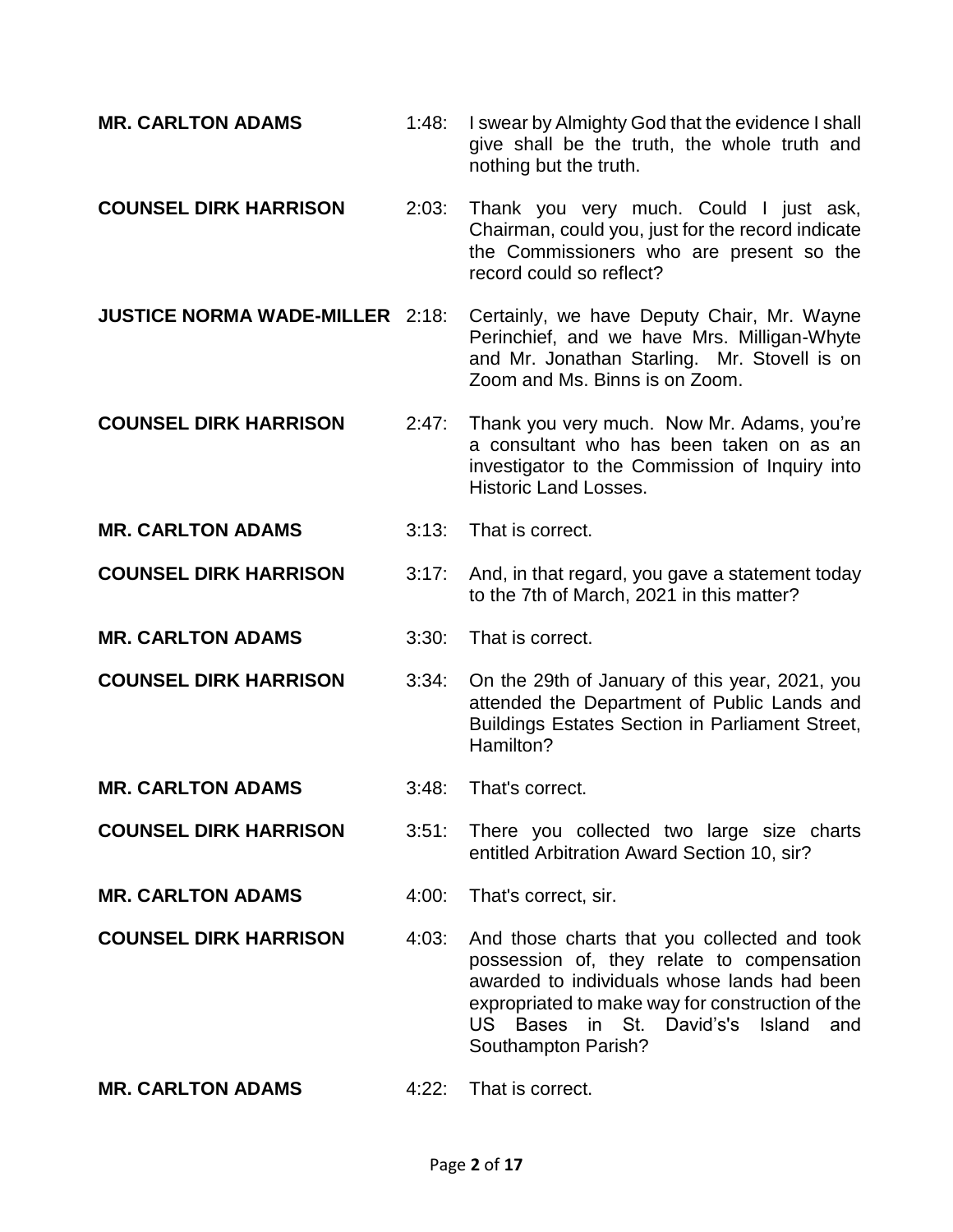**COUNSEL DIRK HARRISON** 4:25: As well as these maps also related to other expropriated lands in other areas of the island for the year 1941?

- **MR. CARLTON ADAMS** 4:36: That's correct.
- **COUNSEL DIRK HARRISON** 4:40: You then cause the charts to be mounted on boards for the purposes of display and ease of reference, sir?
- **MR. CARLTON ADAMS** 4:47: Correct, sir.
- **COUNSEL DIRK HARRISON** 4:50: I trust that you have those charts here today, sir?
- **MR. CARLTON ADAMS** 4:53: 1 do. sir.
- **COUNSEL DIRK HARRISON** 4:55: And are they mounted in the view of the Commissioners?
- **MR. CARLTON ADAMS** 4:58: They are, sir.
- **COUNSEL DIRK HARRISON** 5:01: On the last occasion that we had, had you here giving evidence, the charts had been retained by you for the purpose of the Department of Public Lands and Buildings certifying the actual document. Was that done, sir?
- **MR. CARLTON ADAMS** 5:22: Yes, sir. The bottom right-hand corner of the chart facing the Commissioners now has the certification by the Senior Surveyor and it's a stamp which he signed.
- **COUNSEL DIRK HARRISON** 5:38: With your leave, Chairman, I'm just going to ask you to permit Mr. Adams to point out to us on the map, if he could be permitted to step out of his seat, just to point to the area on the map that he indicates has the stamp on it.

**JUSTICE NORMA WADE-MILLER** 5:57: Certainly, Counsel, Mr. Adams. He has pointed

out this section, Counsel. **COUNSEL DIRK HARRISON** 6:17: Thank you very much. You could return to your seat, sir. Well, the second map, how many do

you have there, sir?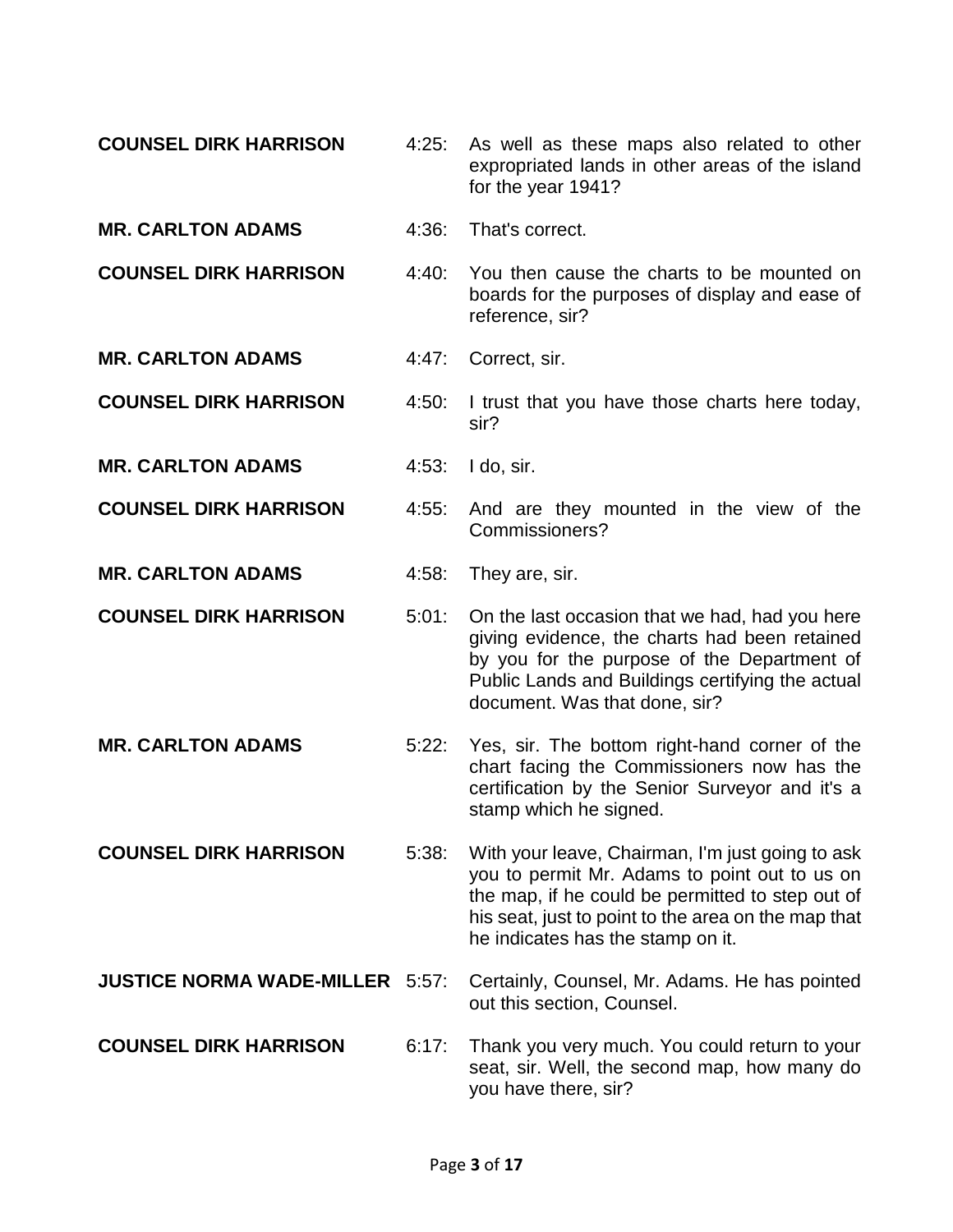- **MR. CARLTON ADAMS** 6:24: Two.
- **COUNSEL DIRK HARRISON** 6:25: Could you point out where does a stamp appear as certification on the second one? Could I just get the assistance of Ms. Swan, what Exhibit number is that, please?

I just wanted for the purposes of the record, for the record to indicate the Exhibit number that the witness has actually pointed to. I know we have made reference, Chair and Commissioners, to an actual document; but prior to this, my recollection is that it had an Exhibit number. I'm just trying to ensure for the purposes of the exercise we have that documented.

I can move on for the time being, Madam Chair, I'll just take us back to Mr. Adams and when the information is available, I just ask it to be communicated.

- **JUSTICE NORMA WADE-MILLER** 7:50: Counsel, can you hear me? Are you hearing Ms. Swan?
- **COUNSEL DIRK HARRISON** 7:56: I am. Thank you.
- **MS. SWAN (Sect)** 7:59: The last Exhibit that I have from January 19 was **CA3**, was a Map not signed.
- **COUNSEL DIRK HARRISON** 8:10: Thank you very much. Madam Chair, the witness is, had been shown **Exhibit CA3**. I just ask that the record could so reflect, as he had been asked on the last occasion to retrieve the document and to have it certified as has been done. Thank you, Ms. Swan.

# **JUSTICE NORMA WADE-MILLER** 8:38: Very well,

**COUNSEL DIRK HARRISON** 8:43: Now, Mr. Adams, in terms of the said **CA3**, importantly, on the document there's a number of headings, or what, I'll call it charts. **CA3** has a number of headings on it which provide certain information. Could you assist us with the information, just remind us how information is provided on this chart?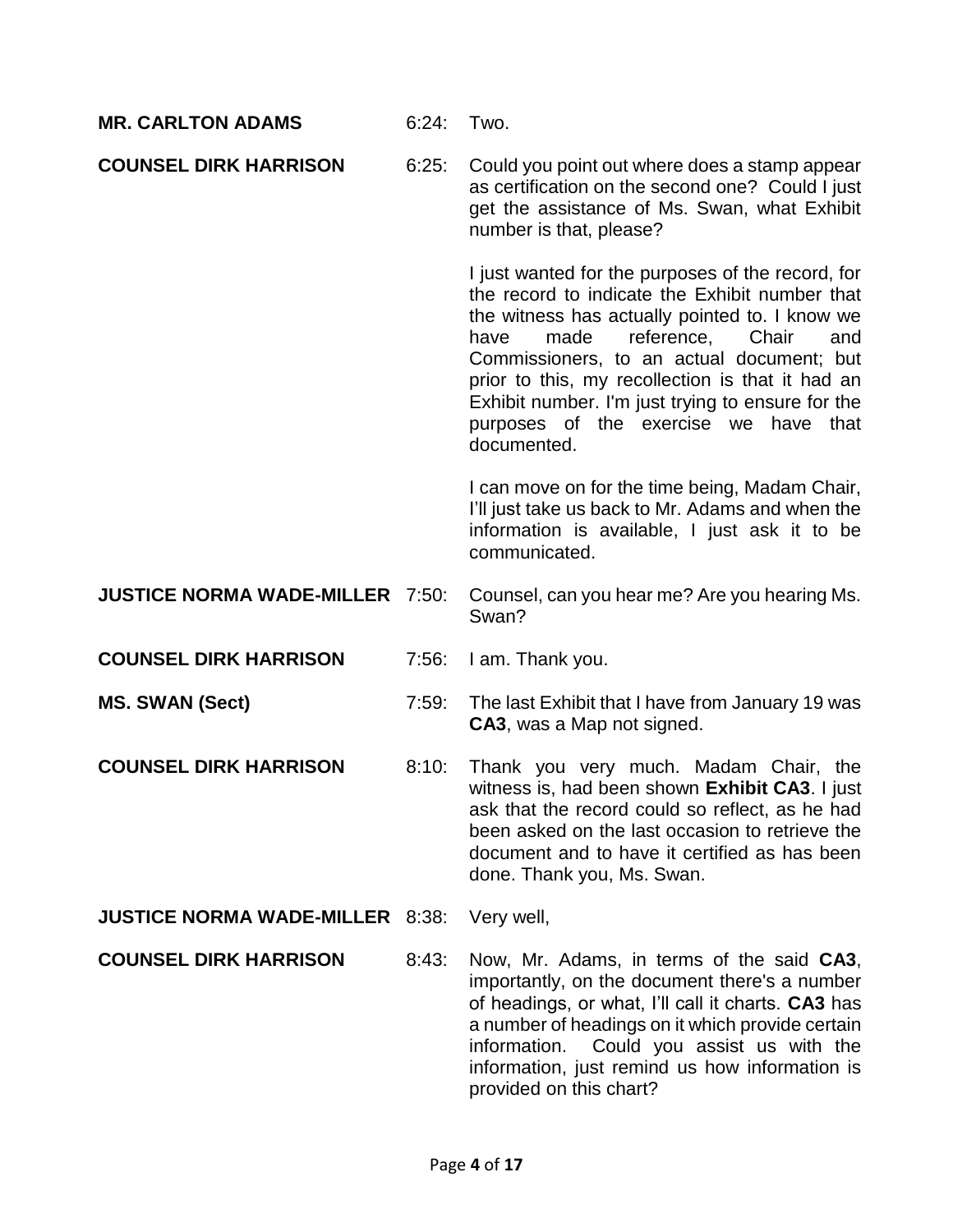**MR. CARLTON ADAMS** 9:17: Yes.

**COUNSEL DIRK HARRISON** 9:18: Please, by the columns, yes., please go ahead.

- **MR. CARLTON ADAMS** 9:23: Would you like me to point them out?
- **COUNSEL DIRK HARRISON** 9:25: Yes. No, you're good from where you sit. Well, you have a copy of the **CA3** in front of you, correct?
- **MR. CARLTON ADAMS** 9:31: I do not.
- **COUNSEL DIRK HARRISON** 9:33: Okay, but the actual, the actual information that appears on the document.

with you.

inclusive.

- **MR. CARLTON ADAMS** 9:42: Yes.
- **COUNSEL DIRK HARRISON** 9:44: Yes, please share that with me if you have that
- **MR. CARLTON ADAMS** 9:46: The headings at the top of each of the charts
- 
- **COUNSEL DIRK HARRISON** 10:04: And specifically, are you able to recall that information or would you like the Justice to? Now specifically in relation to Section 11 and the document is referenced, but I think the prints are too small for us to see. It has on it the market value of the land?
- **MR. CARLTON ADAMS** 10:27: Yes, sir.
- **COUNSEL DIRK HARRISON** 10:29: The reasonable cost of value equivalent reinstatement?

coincides with the Provisions of the Acquisition of Land Act 1941: Sections 10 and 11a to be

- **MR. CARLTON ADAMS** 10:35: That's correct, sir.
- 
- 
- **COUNSEL DIRK HARRISON** 10:38: Any damage likely to be sustained by the person interested?
- **MR. CARLTON ADAMS** 10:44: Yes sir. Those headings are abbreviations and so, if one is using the chart, one has to be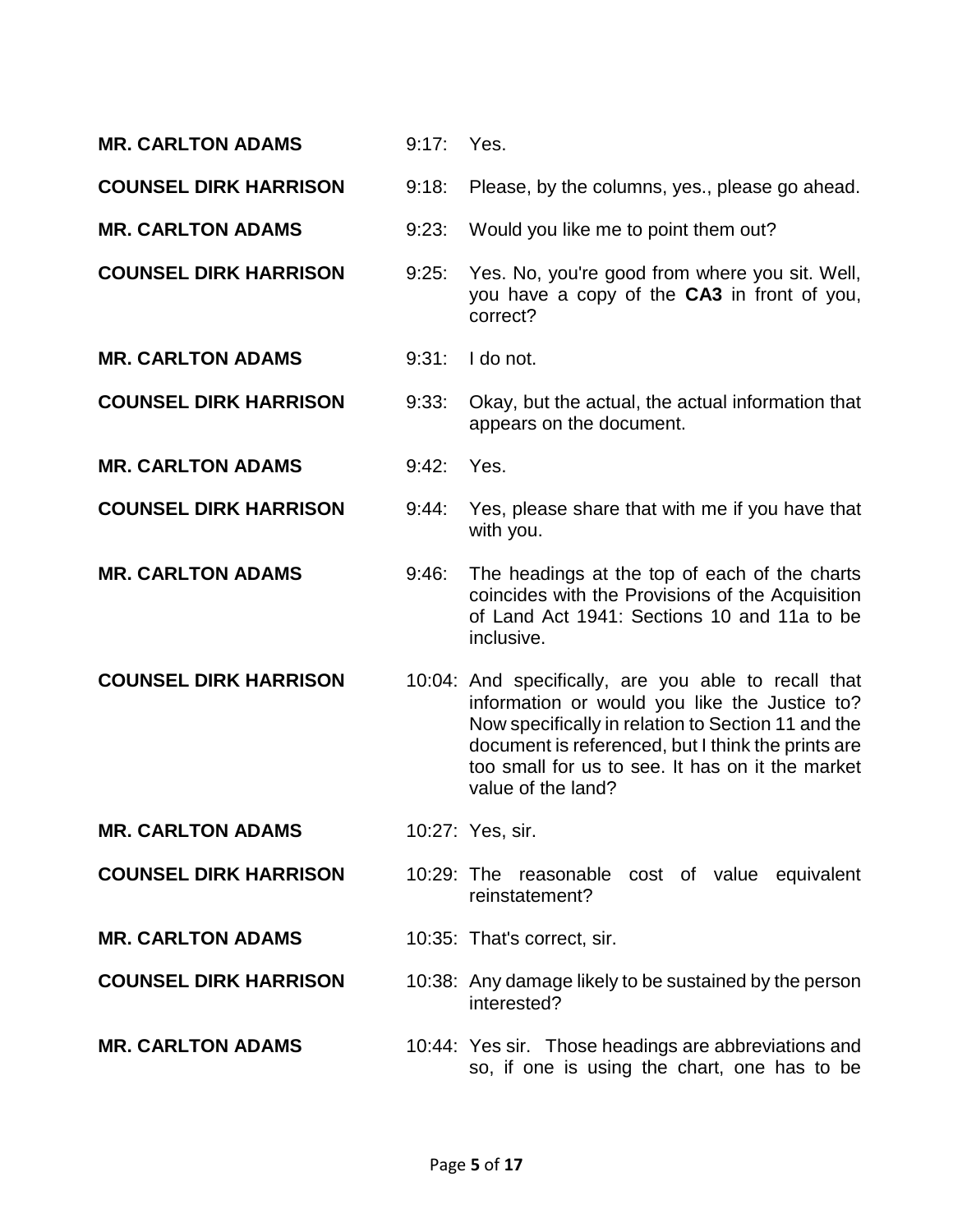careful of what it is. One is comparing to the items on the, in the…

- **COUNSEL DIRK HARRISON** 11:04: Okay, thank you. Now, specifically, how many properties does the document reference it to? How many pieces of plot, how many plots were expropriated based on the map that you have provided?
- **MR. CARLTON ADAMS** 11:24: The number of plots is equivalent to those which were to be found on the bottom of the map.
- **COUNSEL DIRK HARRISON** 11:37: Okay, you don't have a copy of it, you'd have to reference the map itself to read information. You don't have a copy in front of you at your table? That's correct?
- **MR. CARLTON ADAMS** 11:51: I do, not of the map, no.
- **COUNSEL DIRK HARRISON** 11:53: Okay. I'll move on because we had gone through it. I'm just, I'll just by way of reference, drawing your attention to what we had done before. Now, importantly, I just draw your attention, but probably what could be done for the purposes of projecting, we could just stop it, stop there, please. You could stop there and enlarge that point, please. Thank you.
- **COUNSEL DIRK HARRISON** 12:25: Now what is projected on the screen, no, no, I'm sorry, the smaller because the left, the extreme left column needs to be shown also. Thank you. Now, Mr. Adams, you're seeing the screen?
- **MR. CARLTON ADAMS** 12:44: Yes, sir.
- **COUNSEL DIRK HARRISON** 12:45: And what is represented on this screen? Is that what appears on **CA3** which you pointed out in front of us?
- **MR. CARLTON ADAMS** 12:52: That is correct.
- **COUNSEL DIRK HARRISON** 12:53: Okay, so let us use this document. So, could you just share with us what are the columns there at the top, just the columns?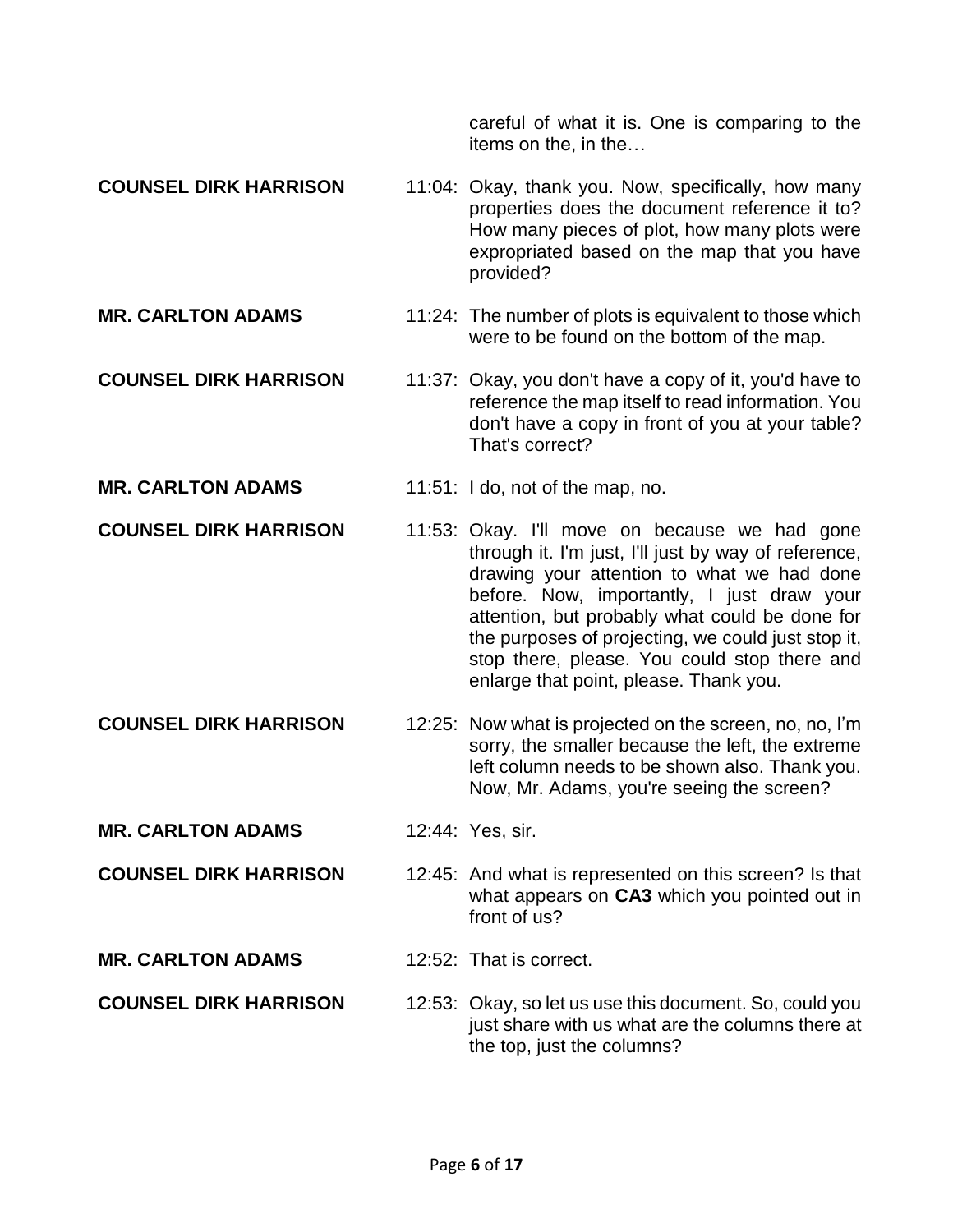- **MR. CARLTON ADAMS** 13:02: Permission of the Chair to move over to the large one…
- **COUNSEL DIRK HARRISON** 13:08: The only thing is that if you move we won't have, the microphone won't be there to assist you. Can you read from it, just read from the document that is exhibited here? Just before you go. Chair, with your leave?
- **MR. CARLTON ADAMS** 13:28: I would have to move closer.
- **COUNSEL DIRK HARRISON** 13:30: Just before you go. Madam Chair, the document that is exhibited on the screen, my understanding it is, it is not an Exhibit, but it is a replica of what is **CA3**. I'm asking through you, Madam Chair, that it could be tendered and admitted as **Exhibit CA3A**. Once you're satisfied, Madam Chair that it is the very same thing, that way, the witness could just look at the document from the screen and assist us rather than going back and forth to the actual Exhibit which is mounted.
- **JUSTICE NORMA WADE-MILLER** 14:36: We're satisfied, Counsel, that it is the same, so I'll enter it as **Exhibit CA3A**. Thank you.
- **COUNSEL DIRK HARRISON** 14:51: Mr. Adams, could you just assist us, just reminding us where it says reference number it has letters and numbers. Are you able to assist us what those mean?
- **JUSTICE NORMA WADE-MILLER** 15:04: Could you give us the one under, please? Yes, Counsel, we have it.
- **COUNSEL DIRK HARRISON** 15:19: Mr. Adams, where it says reference number in some cases it has letters and numbers M1T286. Can you tell us what those mean?
- **MR. CARLTON ADAMS** 15:30: I need to get, I need to see the chart itself, sir.
- **JUSTICE NORMA WADE-MILLER** 15:35: Mr. Adams, come across please, Mr. Adams.
- **MR. CARLTON ADAMS** 16:11: Sir, to speak to what those references are, this chart here is what was referred to as the Large Award Chart and this relates to land expropriated primarily in Southampton and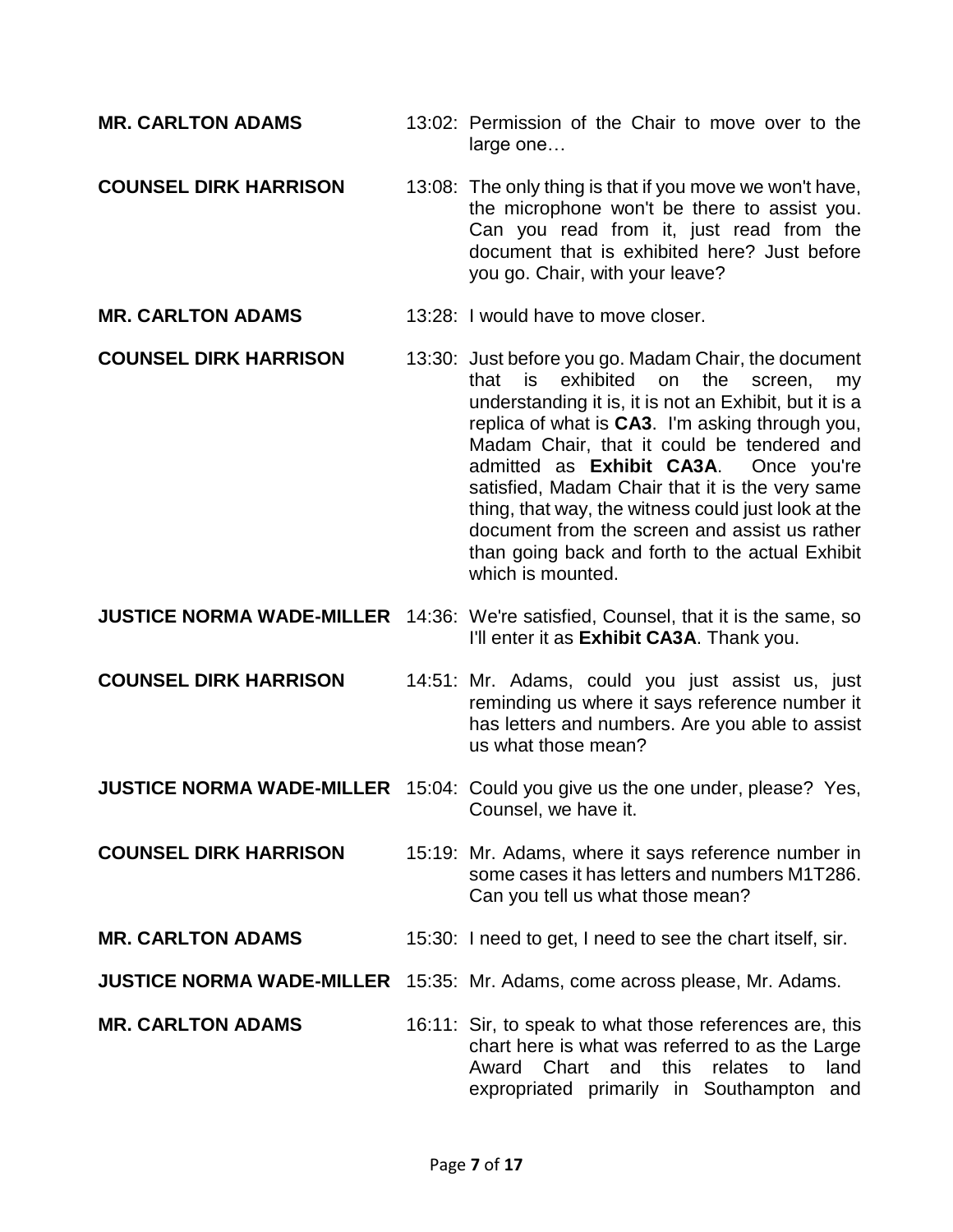Sandys Parishes and these were properties that were used to put various infrastructure bits related to the Southampton Base in particular. None of these people were residents of St David's, but I brought this chart along as I had received it with the first one and the amounts paid out in this chart were significantly greater than was on the first chart. There's only two, there are only three (3) payouts from St. David's and the letter 'D' describes those. These others have 'H' and I'm not sure what code that relates to and I haven't been provided with any information on what the H code means.

- **COUNSEL DIRK HARRISON** 17:32: Okay, on the last occasion, you had shared with us some indication of codes which differentiates Government land from private land. Do you recall giving evidence in that regard?
- **MR. CARLTON ADAMS** 17:46: I'm sorry, I couldn't hear you that time.
- **COUNSEL DIRK HARRISON** 17:47: Do you recall on the last occasion that you gave evidence, you had shared with us that there was a distinction between the lettering and there's a distinction as it relates to Crown Land as against other type land held other than by the Crown? Do you recall that?
- **MR. CARLTON ADAMS** 18:07: I do recall that.
- **COUNSEL DIRK HARRISON** 18:09: And do you recall what you had said then, what
- 
- **MR. CARLTON ADAMS** 18:15: I do not, sir. What I can say about these letterings here is that none of this property was Crown Lands. This property here was all owned by various organizations and individuals scattered throughout Bermuda and this was not residential properties either.

the distinction was in terms of the lettering?

**COUNSEL DIRK HARRISON** 18:38: Okay, thank you very much. Now the other map, the other document you have to, the maps that are in front of you, the ones that you're looking at, are they the exact thing or they're different things? What you're there looking at now?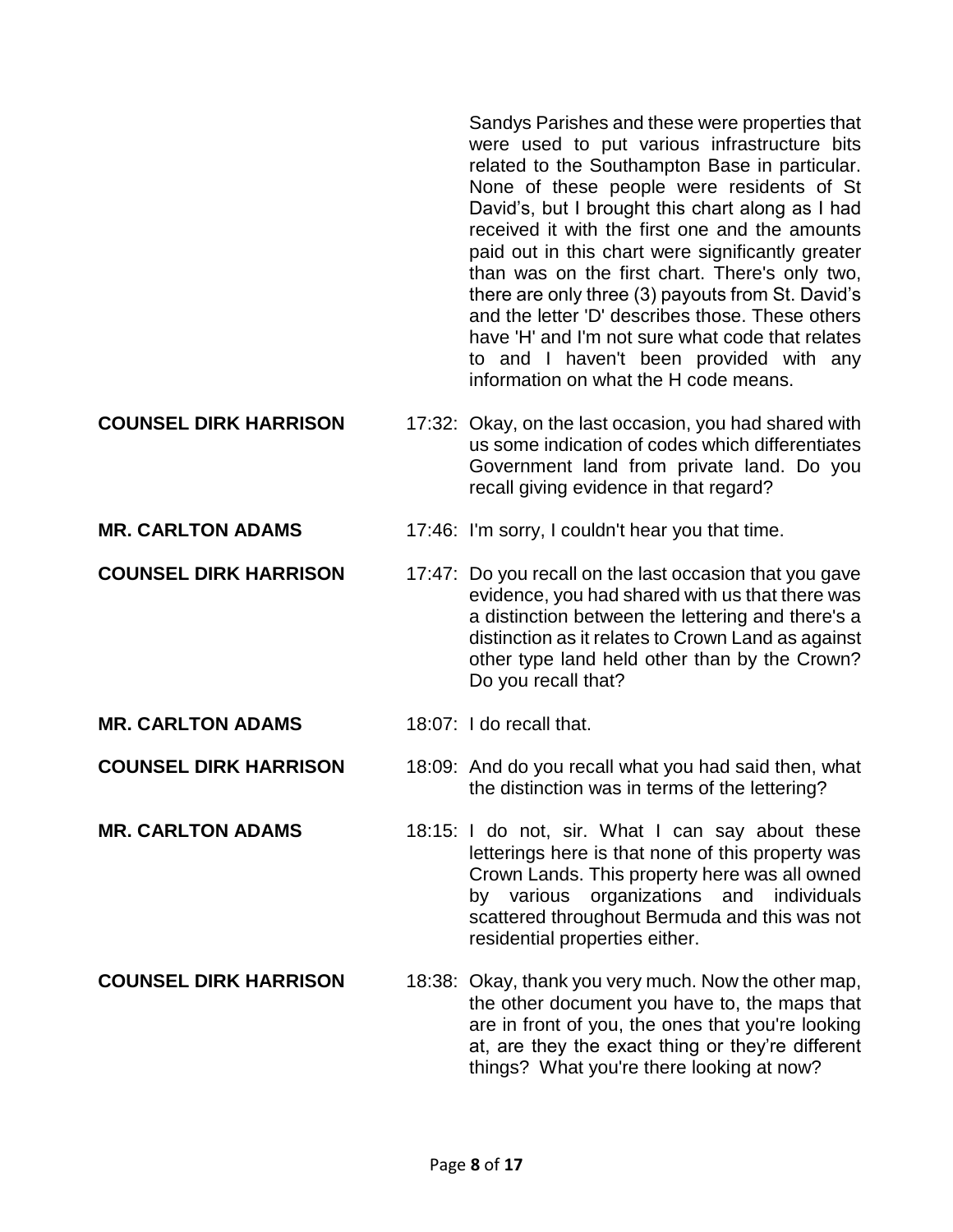| <b>MR. CARLTON ADAMS</b> | 18:54: These charts here are the same as were placed |
|--------------------------|------------------------------------------------------|
|                          | on the screens.                                      |

- **COUNSEL DIRK HARRISON** 19:01: Okay, I mean that they are exact replica of each other, it's not two different things? That's what I mean.
- **MR. CARLTON ADAMS** 19:07: These are two different charts.
- **COUNSEL DIRK HARRISON** 19:09: Let's go to the second one now. Tell us what the second one?

**MR. CARLTON ADAMS** 19:17: This relates entirely to residents of St. David's.

- **COUNSEL DIRK HARRISON** 19:24: And it starts reference L1 and L2, the reference C3.
- **MR. CARLTON ADAMS** 19:31: I see L1 and L2. Yes, and these were all residential places.
- **COUNSEL DIRK HARRISON** 19:43: Now what appears on the screen is a, I want to ask if it is magnified, kindly? What is projected on the screen with a heading of Arbitration Award Section 10, and even my print is very small, where did you receive this document that's displayed on a screen?
- **MR. CARLTON ADAMS** 20:43: From the Government Estates offices in Parliament Street, Hamilton.
- **COUNSEL DIRK HARRISON** 20:48: And it actually is one, it's a copy, what's projected on the screen is a copy of the chart that is being displayed now, is that correct? Is that your impression? I'll ask the Chairman eventually, but I'm just asking you to look at what is projected on the screen, where it starts with Reference L1 and ends with reference C3, if it is the same thing?
- **MR. CARLTON ADAMS** 21:24: I believe it, yes, to be that. What's projected on the screen is in fact the one that's in front of the Commissioners now.
- **COUNSEL DIRK HARRISON** 21:32: Madam Chair, I just ask once yourself and your Commissioners are satisfied that the Exhibit which has been, which is displayed in front of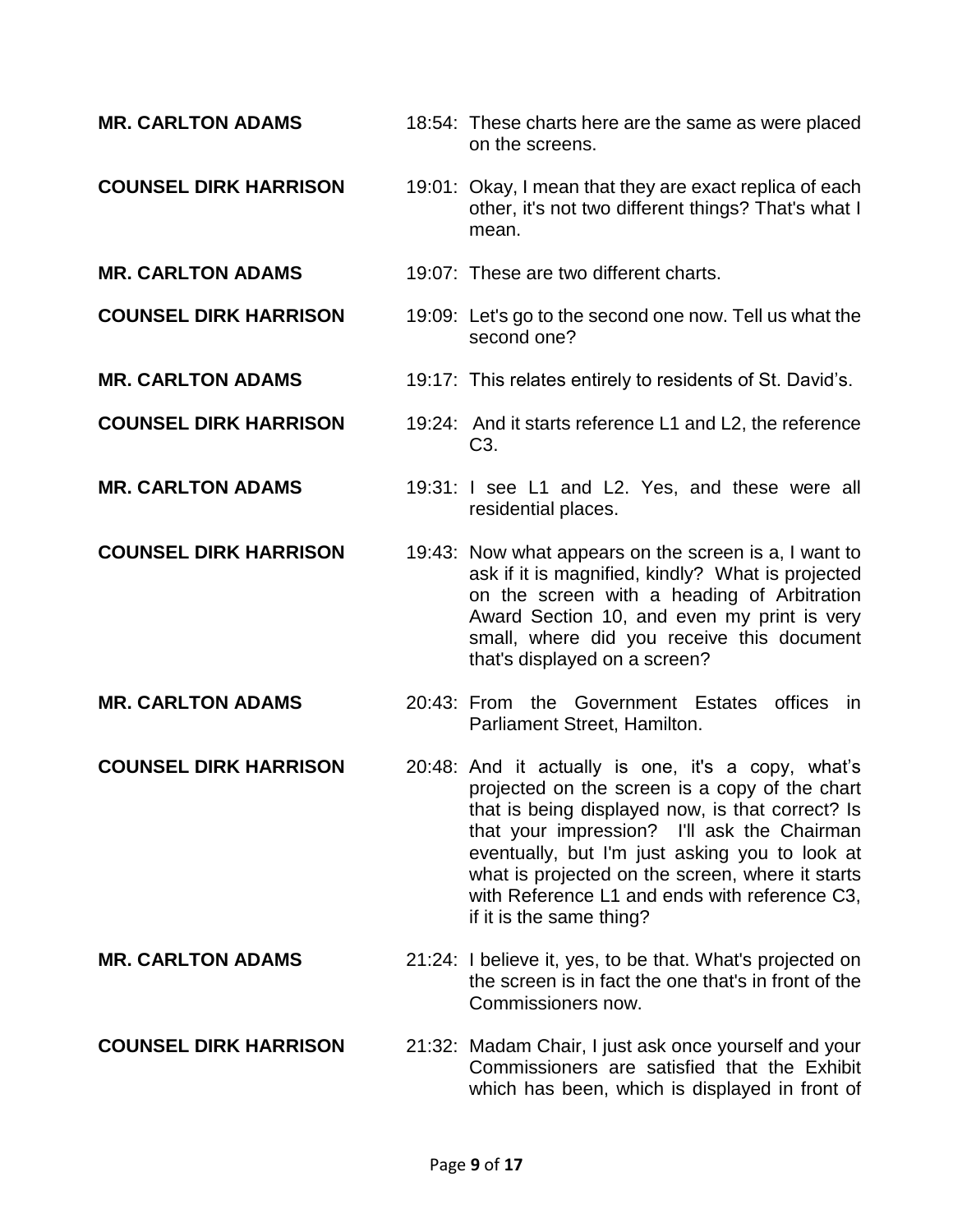you, **CA3** which I need to confirm if both are **CA3** or one is **CA1,** if they are different, that once it is confirmed that, well before I go there, Madam Chair, could I ask the guidance of once again, Ms. Swan, are both documents displayed, are both of them **CA3** or is one other than **CA3**? If both mounted boards are **CA3**. I'd like to distinguish the second one that we're not dealing with, that's the reason for the question.

- **MS. SWAN (Sect)** 22:31: Counsel, **CA3** is the unsigned map and **CA3A** is the signed map.
- **COUNSEL DIRK HARRISON** 22:41: Right, but we have two, two things displayed on the board and we're on to the second one. So I want to know if that one was given a number. Could you tell me what was **CA2** and what was **CA1**, please?
- **MS. SWAN (Sect)** 22:55: **CA1** is a copy of Parcel Index Maps, St. David's Island, dated and signed by Karla Ingemann. **CA2** is a statement from Mr. Carlton Adams, two pages, **CA3** is a map not signed.
- **COUNSEL DIRK HARRISON** 23:20: Okay. Thank you very much, Madam Chair, I'm going to ask now that the chart that is mounted which has at the top left corner Reference L1 and at the foot reference **C3** and which also has some columns at the very top, Arbitration Awards Section 10D/PW Appraisal Rehabilitation by B/PW, that chart is tendered and admitted as **Exhibit CA4.**

And I ask also, Madam Chair, that what is projected on the screen now, this copy, once yourself and your Commission are satisfied that what appears on the screen now is a copy of **CA4**; I'm asking that what appears on the screen now would be **Exhibit CA5**. If I need to repeat, you could just indicate so, Madam Chair.

**JUSTICE NORMA WADE-MILLER** 24:50: I'll repeat what I understand, Counsel, and correct me please if I've stated it incorrectly. So I have the chart, the top Reference L1, Reference: **C3**, Arbitration Number, Section 10 entered as **Exhibit CA4**?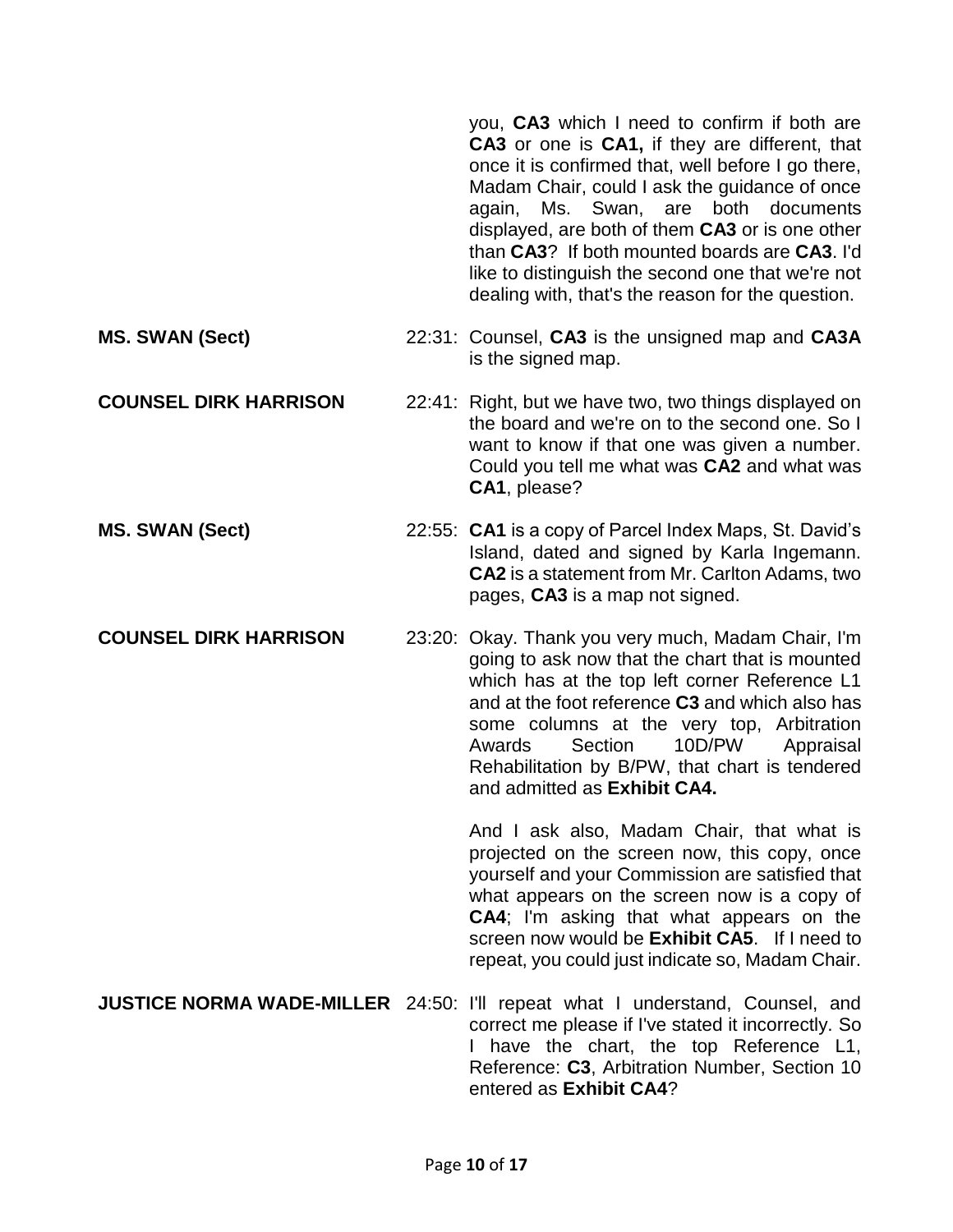**COUNSEL DIRK HARRISON** 25:17: That's correct, Arbitration Award Section 10 Arbitration Award, you had indicated Arbitration Number, Arbitration Award Section 10.

**JUSTICE NORMA WADE-MILLER** 25:27: Okay, Award, and that's entered as, Section 10 entered as **Exhibit CA4**?

- **COUNSEL DIRK HARRISON** 25:46: Correct.
- **JUSTICE NORMA WADE-MILLER** 25:47: Copy of **CA4** to be entered as **CA5**.
- **COUNSEL DIRK HARRISON** 25:52: That's correct, Madam Chair.
- **JUSTICE NORMA WADE-MILLER** 25:54: So entered, Counsel.

**COUNSEL DIRK HARRISON** 25:55: Thank you, because Commissioners will have the benefit of **CA5,** but I don't think that you can take home **CA4** comfortably, Madam Chair. Thank you very much.

> Now, Mr. Adams, in respect of **CA5**, sorry **CA4** as you see it for the purpose of the exercise, Madam Chair, see **CA5** is really to assist the Commissioners to have the information readily at hand. In relation to **CA4,** Mr. Adams, are you able to share with us the designation here in terms of the reference numbers or letters and numbers the 'D's, L1, are you able to assist us in that regard?

**MR. CARLTON ADAMS** 27:00: Yes, L1, I believe, the use of the words 'L', they're not really explained but I can tell from some of this that these are things that happened in St David's, but there are only two (2) with L1 and L2. All of these 'D' designations relate to properties in St. David's' and what the owners claimed when the St. David's Committee, it was called, were trying to price them, what the Americans valued it at and agreed price, if that happened, their market value and then there are columns called Reinstatement 1B and I believe that that has to do with Section B that's on the Acquisition of Land Act at Section 11.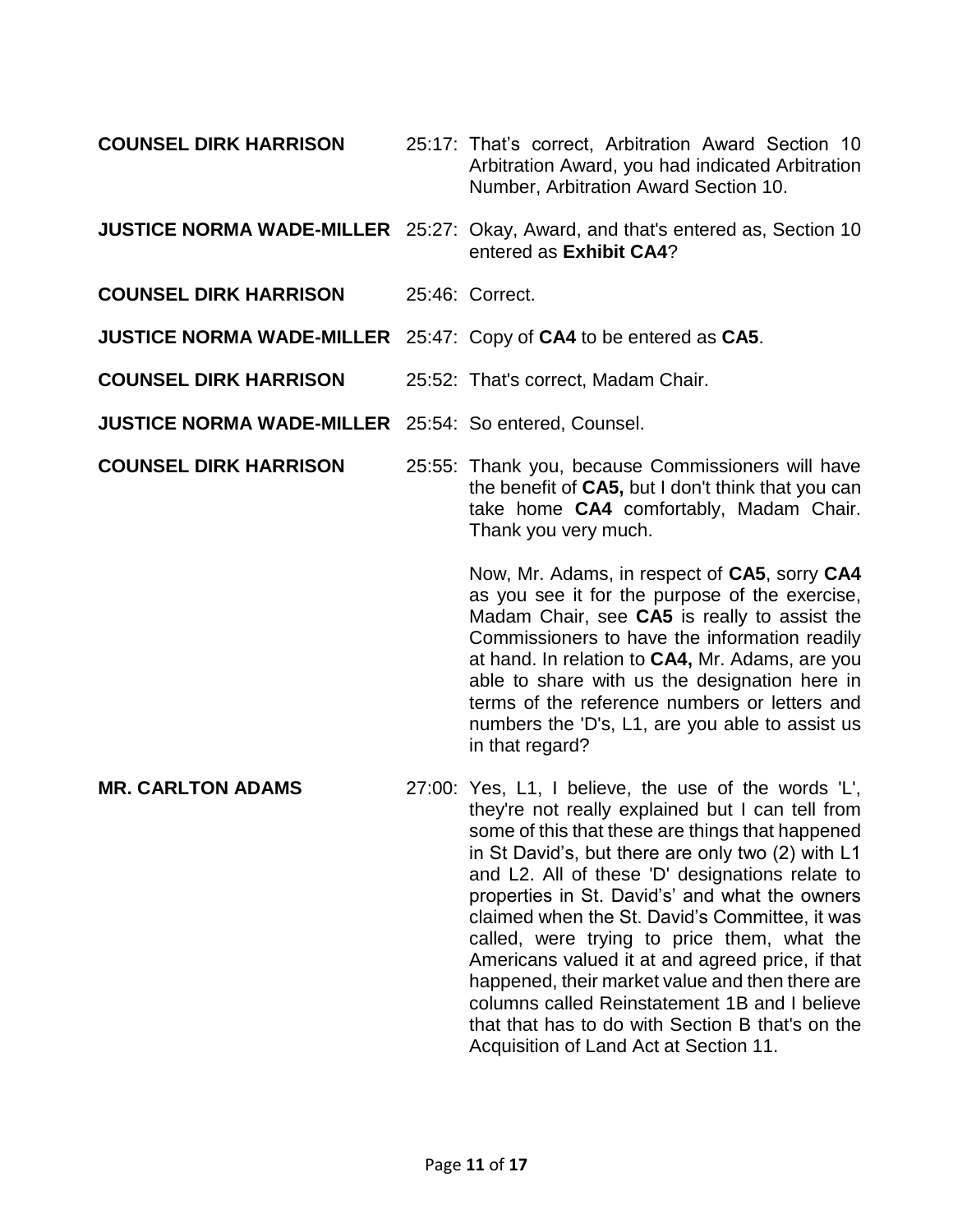- **COUNSEL DIRK HARRISON** 28:06: Okay, what about W? Are you familiar with it at the foot of the page, the reference W?
- **MR. CARLTON ADAMS** 28:27: Those are also residences in St. David's. That's discernible by the names of the, they're all Fox. One person had three (3) pieces of property, and for whatever reason, they have used the Letter 'W' for that purpose.
- **COUNSEL DIRK HARRISON** 28:52: Okay, thank you very much, and also based on your research, you provided us with a copy of the Acquisition of Land Act 1941.
- **MR. CARLTON ADAMS** 29:04: Yes, that's correct.
- **COUNSEL DIRK HARRISON** 29:09: Do you have a copy of that with you there?
- **MR. CARLTON ADAMS** 29:11: I do.
- **COUNSEL DIRK HARRISON** 29:16: Madam Chair, though the witness makes reference to it, it's projected on the screen, but I just ask the Commissioners and yourself to take judicial notice of the Acquisition of Land Act 1941. I just ask you to take judicial notice of it. I won't tender it as Exhibit, the law, but I just ask you to take judicial notice of it.
- **MR. JONATHAN STARLING** 30:03: Reference the letters, the L, D, W and C, are they referring to the islands that composed St. David's, that were taken over for the Base? So 'L' refers to Long Bird Island; 'D' to St. David's Island; 'C' to, I think, Castle Harbour Islands and 'W' for Wescott Island and it refers to the properties on those islands, just to add that clarity. Thank you.
- **COUNSEL DIRK HARRISON** 30:36: Thank you very much, Commissioner Starling. Thank you very much. Now, Madam Chair, also I'd ask in respect of taking judicial notice of the Acquisition of Land Act, I'd also like to add, Mr. Adams, you shared with us also the United States Rehabilitation Deferred Purchase Scheme Act 1942.
- **MR. CARLTON ADAMS** 31:10: That's correct, sir.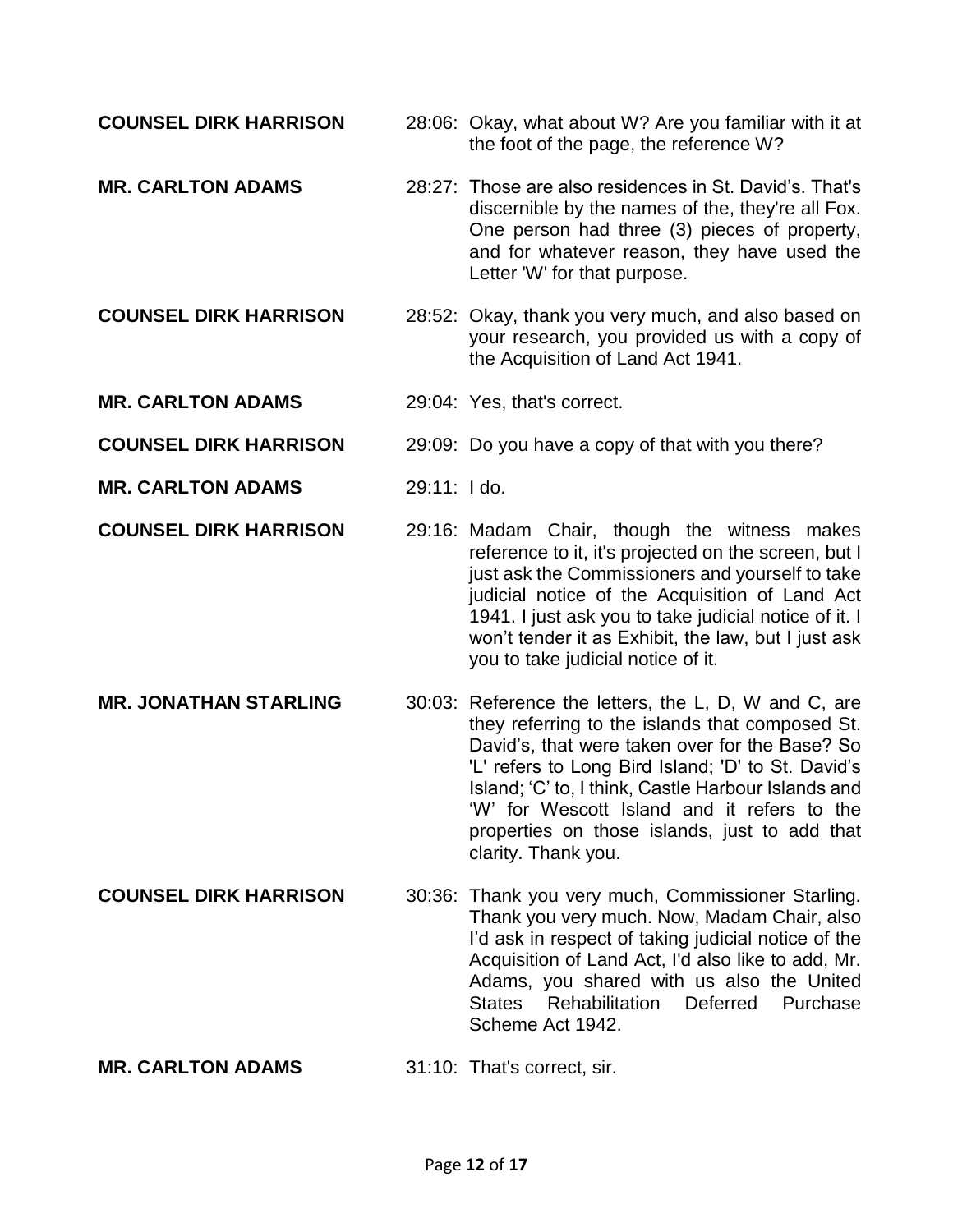# **COUNSEL DIRK HARRISON** 31:13: The United States Rehabilitation Deferred Purchase Scheme Act 1942. Madam Chair, I just ask that this also for yourself and your Commissioners, that judicial notice is taken of it. It has, the document and its Schedule, I think, are pertinent that in the course of deliberation, it is something that judicial notice of it ought to be taken and necessary relevant questions or answers provided, Madam Chairman and Commissioners.

**JUSTICE NORMA WADE-MILLER** 32:00: Counsel, the judicial notice should be taken notice also, but just for the record, it is the US Deferred?

**COUNSEL DIRK HARRISON** 32:09: It's a United States Bases Rehabilitation Deferred Purchase Scheme 1942.

**JUSTICE NORMA WADE-MILLER** 32:32: Thank you.

**COUNSEL DIRK HARRISON** 32:49: I have no further questions for this witness. I thank Mr. Adams for his industry in terms of locating these pieces of legislation and obtaining the information from the Government Office. I have no further questions at this time for this witness.

**JUSTICE NORMA WADE-MILLER** 33:15: I'm asking, Commissioners, do you have any questions for Mr. Adams? Mrs. Milligan-Whyte, any questions for Mr. Adams?

**COUNSEL DIRK HARRISON** 33:39: Madam Chair. I'm just reminded that there's Ms. Binns and Mr. Stovell who are also present, Justice.

**JUSTICE NORMA WADE-MILLER** 33:49: Repeat that for me, please Counsel. I was a bit…

**COUNSEL DIRK HARRISON** 33:51: I was just reminded there are two (2) other Commissioners who are online who may be invited to ask questions.

**JUSTICE NORMA WADE-MILLER** 33:57: Thank you, thank you Ms. Binns, Mr. Stovell, any questions for Mr. Adams?

**MR. QUINTON STOVELL** 34:04: I don't have any questions at this time.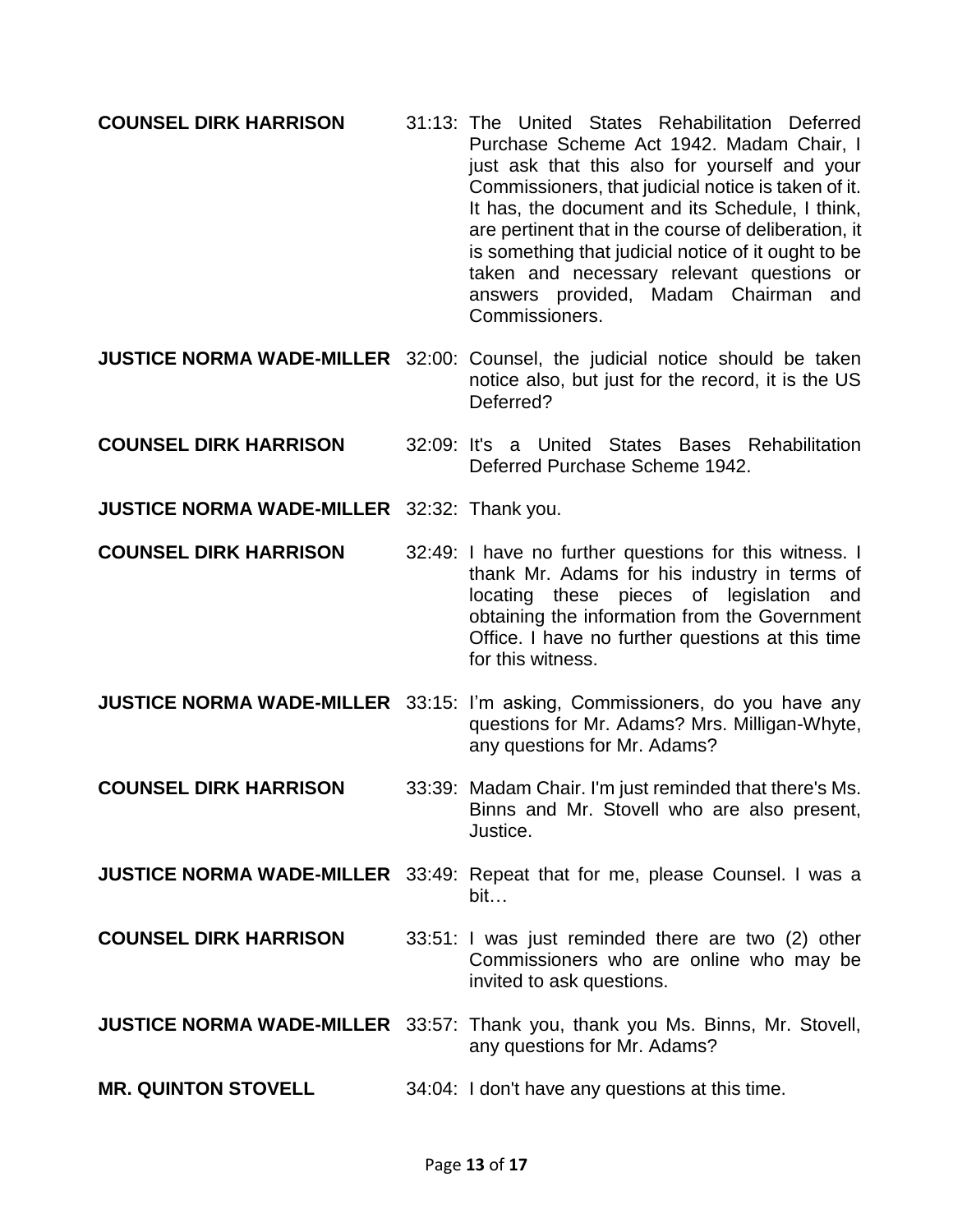# **JUSTICE NORMA WADE-MILLER** 34:08: Okay, and Ms. Binns, do you have any questions?

- **MS. MAXINE BINNS** 34:11: No, I don't have any questions for Mr. Adams.
- **JUSTICE NORMA WADE-MILLER** 34:14: Thank you, Counsel. None of the Commissioners have any questions, so I wish to thank you, Mr. Adams, and that will be the end of your evidence for the time being. Thank you. Counsel, anything else?
- **COUNSEL DIRK HARRISON** 34:30: Madam Chair, those are the matters that we have listed for today. I am guided by PS O'Brien. I believe the next set of matters are for Monday. I believe that the schedule is being finalized, but just to advise Commissioners that we have been having meetings with the attorneys and other matters, including this morning as you're all aware, but we are ensuring that we will be ready to go full steam ahead on Monday, but I just ask for your patience. What has happened takes a little doing trying to schedule all the lawyers in different matters to be available at the same time, it takes a little bit of doing, so I just ask you to bear with the Secretariat as they complete that task.
- **JUSTICE NORMA WADE-MILLER** 35:32: Thank you, Counsel. I believe that is all in respect of this, this witness. Thank you, Mr. Adams and yes, I am advised that we will be resuming on Monday, but Counsel I wish to indicate that **Mr. Cook who is here for an** adverse notice application in respect of the Moulder matter, I think the Moulder matter, so I withdraw so that you and Deputy Chair, Mr. Perinchief can get on with that matter. Thank you.
- **COUNSEL DIRK HARRISON** 36:07: Very well, could I just ask that what appears on the screen, if it could just be removed for me please. Thank you.
- **JUSTICE NORMA WADE-MILLER** 36:19: Alright. If you'd be kind enough to remove the United State Base Rehabilitation information on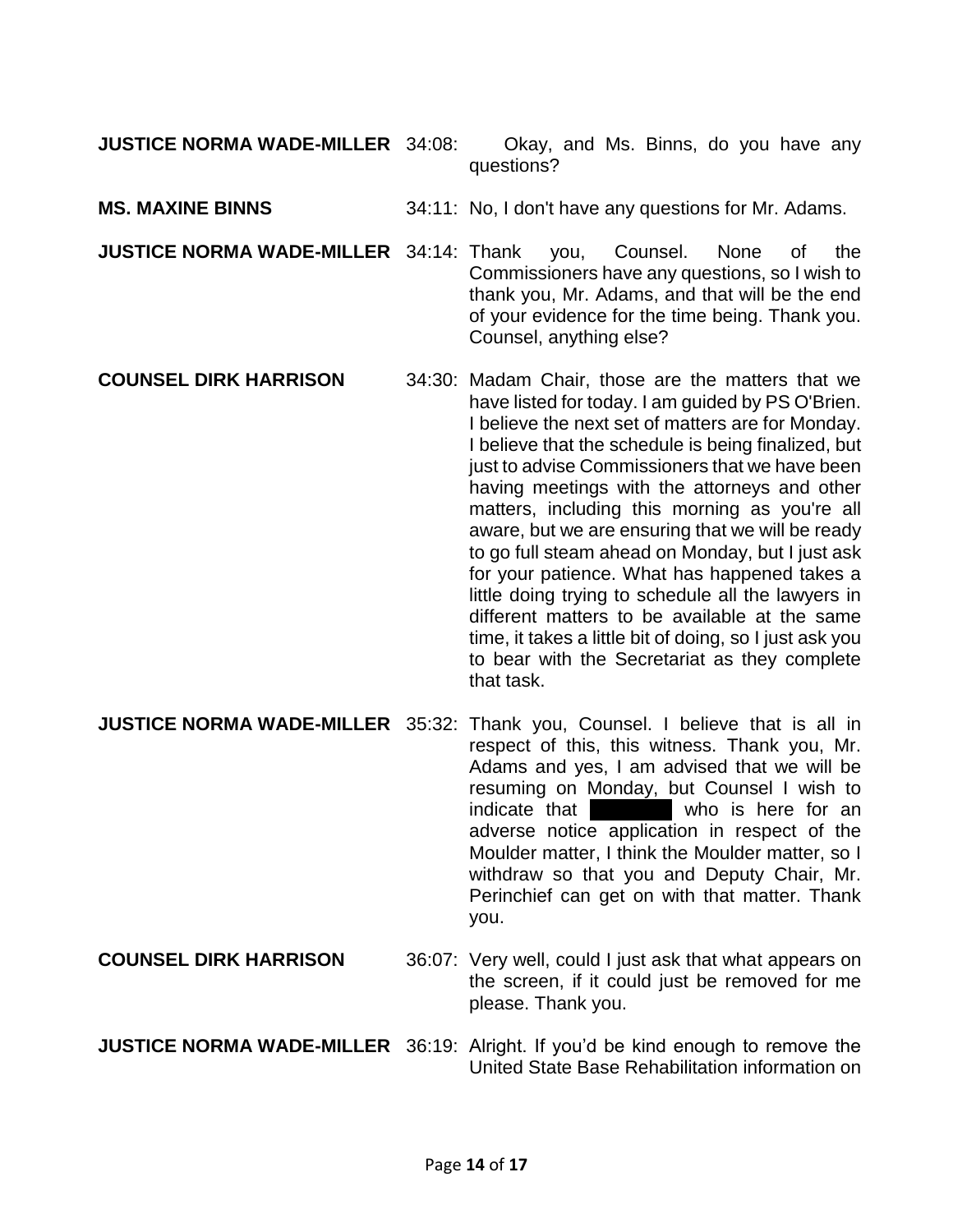the screen, please remove it. And then Counsel will be dealing with one other matter. Thank you.

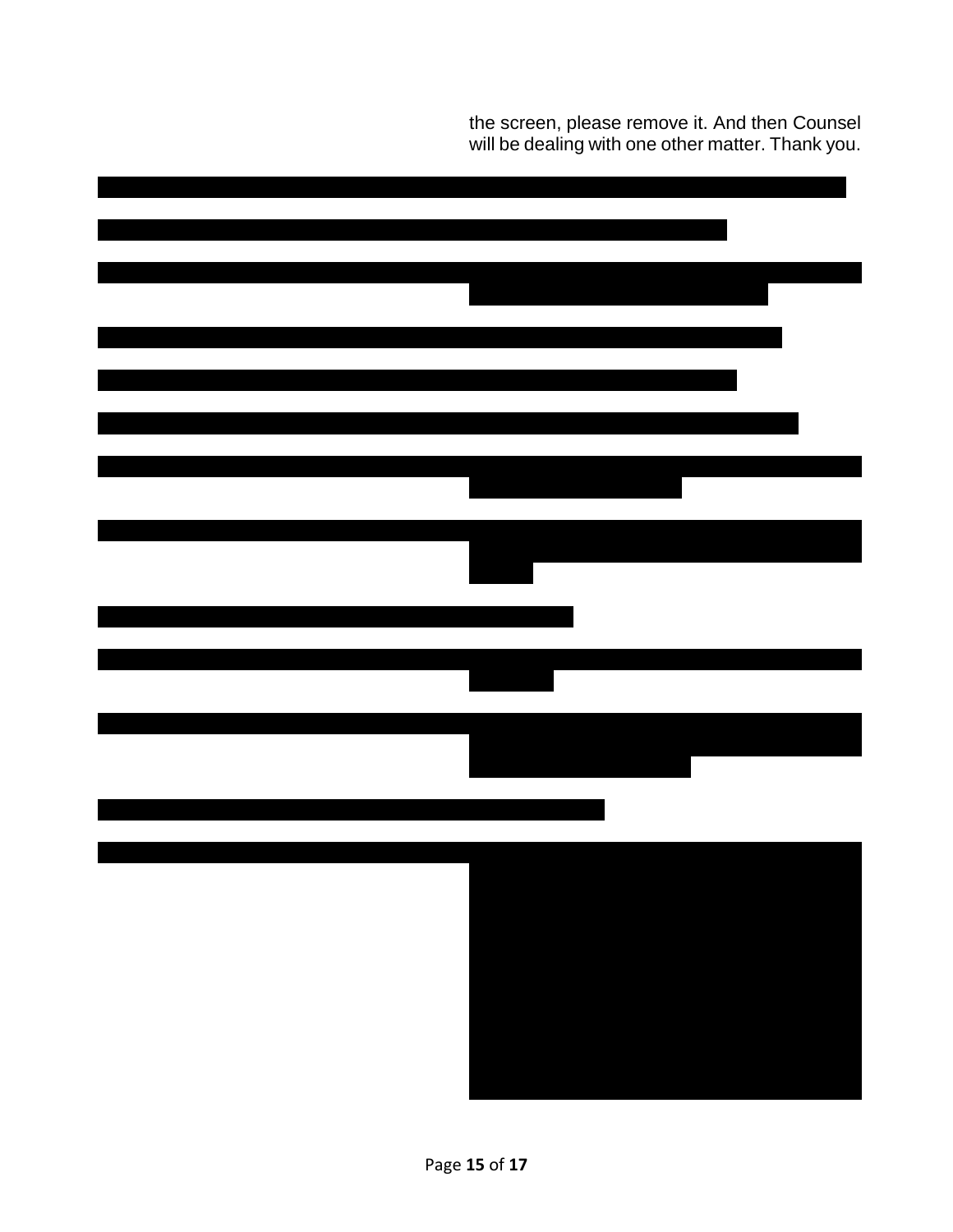